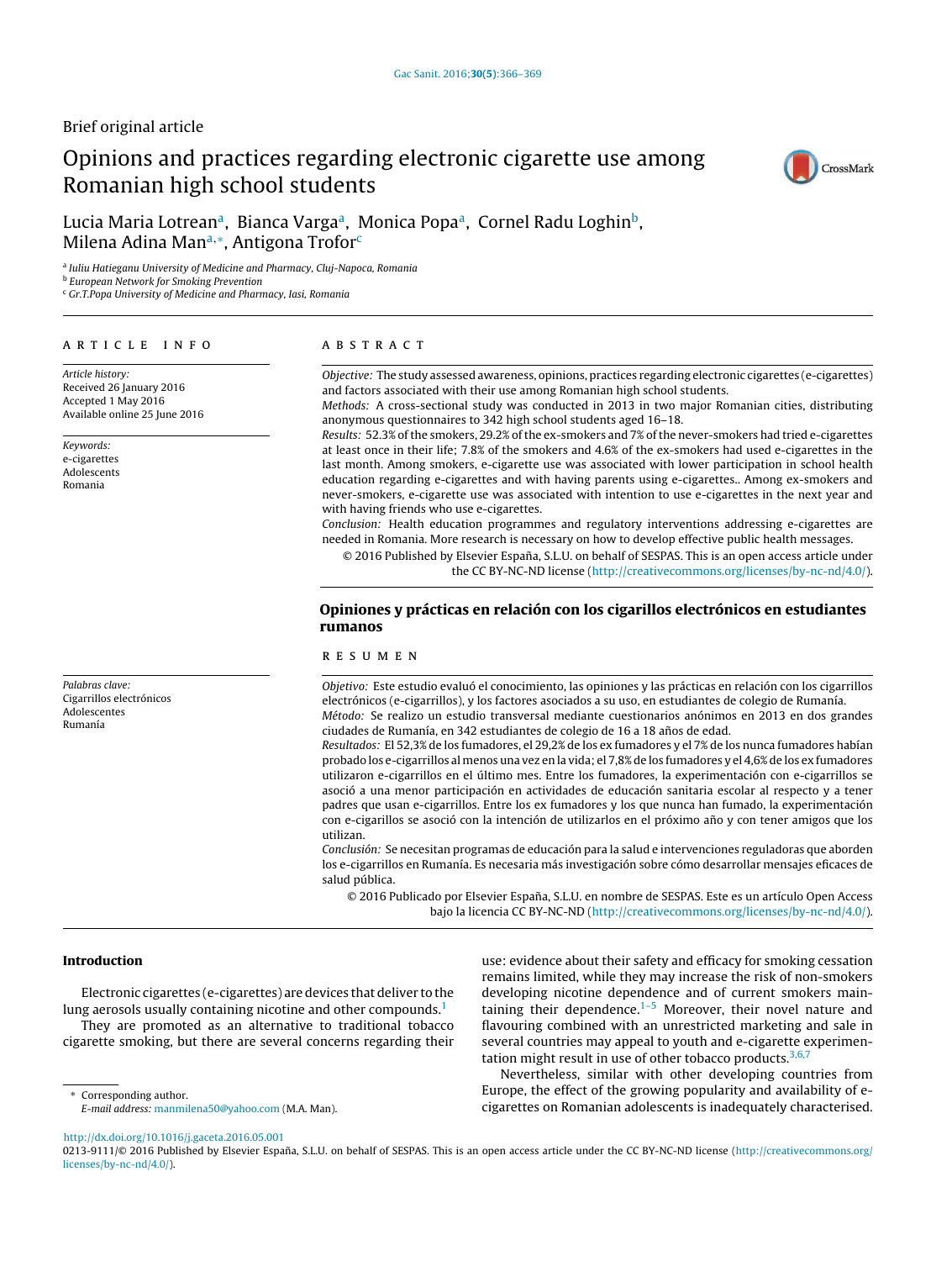<span id="page-1-0"></span>Hence, this study has two objectives. First, it will assess awareness, opinions and practices regarding electronic cigarettes use among high school students from Romania. Second, it aims to identify correlates of experimentation with e-cigarettes among Romanian adolescents.

# Methods

#### Participants and recruitment

A cross-sectional study was conducted in May 2013 in 6 high schools situated in 2 big cities from North-Western Romania −three high schools from Cluj-Napoca (a town with approximately 330,000 inhabitants) and three high schools fromSibiu (a town having approximately 147.000 inhabitants). The study was approved by the review committees of the management boards of the participating schools. From each high school there were randomly chosen 1-2 classes from 10th grade and 1-2 classes from 11th grade.

#### Instrument

The students were informed that their participation in the study was voluntary and were asked to fill in an anonymous questionnaire. All students agreed to participate.

The questionnaire assessed socio-demographic characteristics, awareness and sources of information regarding electronic cigarettes. Opinions about e-cigarettes, their use during lifetime and in the last month, reasons for using them, intention to use them in the next year and experimentation with e-cigarettes by people from the social environment were also investigated. Smoking behaviour was also evaluated; persons who smoked traditional cigarettes in the last month were defined as smokers, those who smoked in the past but not in the last month were considered ex-smokers and students who never smoked traditional cigarettes were never-smokers. Number of cigarettes smoked per day and the intention to quit smoking in the future was also investigated among smokers.

#### Table 1

Opinions and practices regarding e-cigarette use by traditional tobacco cigarette consumption. High school students aged 16-18. Romania, 2013.

|                                                                                                    | Total sample<br>$N = 342$ | Smokers<br>$N = 128$ | Ex-smokers<br>$N = 65$ | Never smokers<br>$N = 149$ |  |  |  |
|----------------------------------------------------------------------------------------------------|---------------------------|----------------------|------------------------|----------------------------|--|--|--|
|                                                                                                    | %                         | %                    | $\%$                   | %                          |  |  |  |
| <b>Awareness</b>                                                                                   |                           |                      |                        |                            |  |  |  |
| Ever heard about e-cigarettes                                                                      | 93.9                      | 93.8                 | 96.9                   | 92.6                       |  |  |  |
| Sources of information about e-cigarettes                                                          |                           |                      |                        |                            |  |  |  |
| <b>Internet</b>                                                                                    | 57.6                      | 63.3a,b              | 47.7 <sup>c</sup>      | 57                         |  |  |  |
| Sales points                                                                                       | 27.1                      | 25                   | 23.1                   | 30.9                       |  |  |  |
| Newspapers                                                                                         | 14                        | 17.2 <sup>b</sup>    | 15.4                   | 10.7                       |  |  |  |
| Friends                                                                                            | 65.2                      | $74.2^{a,b}$         | 67.7 <sup>c</sup>      | 56.4                       |  |  |  |
| People from the same school year                                                                   | 39.7                      | $50.8^{a,b}$         | 38.5                   | 30.9                       |  |  |  |
| Parents                                                                                            | 14.6                      | $21.9^{a,b}$         | 12.3                   | 9.4                        |  |  |  |
| <b>Siblings</b>                                                                                    | 7.9                       | 7.8                  | 7.6                    | 8.1                        |  |  |  |
| School health education lessons                                                                    | 11.9                      | 12.5                 | 6.2                    | 14.1                       |  |  |  |
| <b>Opinions</b>                                                                                    |                           |                      |                        |                            |  |  |  |
| E-cigarettes are less dangerous                                                                    |                           |                      |                        |                            |  |  |  |
| I totally agree/I partially agree                                                                  | 54.3                      | 57 <sup>b</sup>      | 55.5                   | 49                         |  |  |  |
| I do not know                                                                                      | 31.7                      | $27.5^{a,b}$         | 33.8                   | 36.9                       |  |  |  |
| I totally disagree/I partially disagree                                                            | 14                        | 15.5                 | 10.7                   | 14.1                       |  |  |  |
| E-cigarettes can help smokers to quit                                                              |                           |                      |                        |                            |  |  |  |
| I totally agree/I partially agree                                                                  | 52.6                      | 54.7 <sup>b</sup>    | 61.5 <sup>c</sup>      | 47                         |  |  |  |
| I do not know                                                                                      | 28.6                      | 18.8 <sup>b</sup>    | 27.7 <sup>c</sup>      | 37.6                       |  |  |  |
| I totally disagree/I partially disagree                                                            | 18.8                      | $26.6^{a,b}$         | 10.7                   | 15.6                       |  |  |  |
| E-cigarettes are used only by smokers                                                              |                           |                      |                        |                            |  |  |  |
| I totally agree/I partially agree                                                                  | 45.7                      | 50 <sup>b</sup>      | 49.2 <sup>c</sup>      | 40.3                       |  |  |  |
| I do not know                                                                                      | 33.6                      | 25.8 <sup>b</sup>    | 26.2 <sup>c</sup>      | 43.6                       |  |  |  |
| I totally disagree/I partially disagree                                                            | 20.7                      | 24.2 <sup>b</sup>    | 24.6 <sup>c</sup>      | 16.1                       |  |  |  |
| <b>Social influences</b>                                                                           |                           |                      |                        |                            |  |  |  |
| Friends have tried e-cigarettes                                                                    | 67.1                      | 70.3                 | 61.5                   | 67.1                       |  |  |  |
| People from the same school year have tried e-cigarettes                                           | 45.3                      | 53.1 <sup>b</sup>    | 44.6                   | 38.9                       |  |  |  |
| Parents have tried e-cigarettes                                                                    | 7.3                       | 10.9                 | 6.1                    | 5.0                        |  |  |  |
| Siblings have tried e-cigarettes                                                                   | 8.8                       | $19.5$ a,b           | 4.6                    | 1.3                        |  |  |  |
| <b>Behavior</b>                                                                                    |                           |                      |                        |                            |  |  |  |
| Used e-cigarettes at least once during lifetime                                                    | 28.9                      | $52.3^{a,b}$         | 29.2 <sup>c</sup>      | 8.7                        |  |  |  |
| Used e-cigarettes in the last month                                                                | 3                         | 7.8                  | 4.6                    | $\Omega$                   |  |  |  |
| Reasons for trying e-cigarettes among high school students who experimented with them <sup>d</sup> |                           |                      |                        |                            |  |  |  |
| E-cigarettes are less dangerous                                                                    | 20.2                      | 22.7 <sup>a</sup>    | 10.5 <sup>c</sup>      | 23.1                       |  |  |  |
| To reduce the number of traditional cigarettes                                                     | $\overline{\phantom{a}}$  | 17.7 <sup>b</sup>    | 10.5                   | $\Omega$                   |  |  |  |
| To quit smoking                                                                                    | $\overline{a}$            | 17.9 <sup>b</sup>    | 4.2                    | $\Omega$                   |  |  |  |
| Curiosity                                                                                          | 57.5                      | 55.8 <sup>b</sup>    | 68.4 <sup>c</sup>      | 46.2                       |  |  |  |
| Other friends also tried e-cigarettes                                                              | 18.2                      | 13.4 <sup>b</sup>    | 15.7 <sup>c</sup>      | 46.2                       |  |  |  |
| Intention to use e-cigarettes in the next year                                                     |                           |                      |                        |                            |  |  |  |
| Definitely yes/probably yes                                                                        | 13.9                      | 32 <sub>a,b</sub>    | 12.3                   | 7.4                        |  |  |  |
| I do not know                                                                                      | 18.1                      | $35.9^{a,b}$         | 24.6 <sup>c</sup>      | 10.7                       |  |  |  |
| Definitely no/probably no                                                                          | 68                        | $32.1^{a,b}$         | 63.1                   | 81.9                       |  |  |  |

<sup>a</sup> Statistically significant differences ( $p$  < 0.05 at chi-square test) between smokers and ex-smokers.

 $<sup>b</sup>$  Statistically significant differences (p < 0.05 at chi-square test) between smokers and never smokers.</sup>

 $c$  Statistically significant differences (p < 0.05 at chi-square test) between ex-smokers and never-smokers.

<sup>d</sup> The percentages are calculated for students who ever tried e-cigarettes.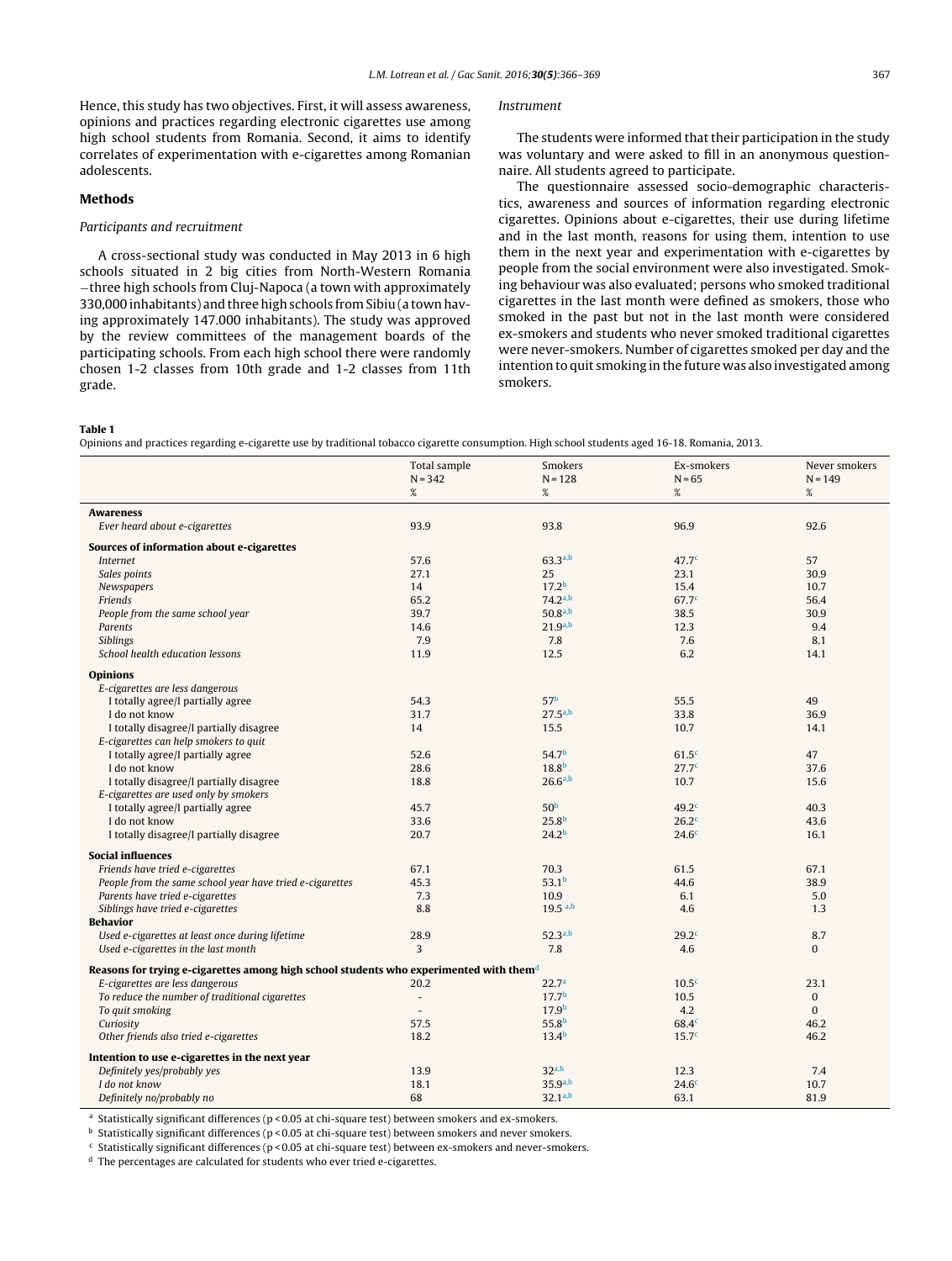### Data analysis

Chi-square tests were used in order to compare smokers, exsmokers and never-smokers with regard to the investigated issues.

Logistic regression analyses using the stepwise forward method were performed to assess the correlation of e-cigarettes experimentation and several variables among smokers (students who smoke in the last month) and non-smokers (comprised of exsmokers and never smokers).

Data analysis was performed with the SPSS-20 statistics programme. Significant results are reported at p < 0.05.

#### Results

#### Study sample

The study included 342 students aged 16-18 (mean age 17.02 years, SD = 0.68) from the 10th and 11th grade (41.2% in the 10th grade and 48.8% in the 11th grade), living in two big cities of Romania (46.8% from Cluj-Napoca and 53.2% from Sibiu). Out of these, 46.5% were girls and 53.5% were boys.

The results showed that 37.4% of the students were smokers 19% were ex-smokers, while 43.6% were never-smokers.

## Awareness, opinions and social influences regarding e-cigarettes use

[Table](#page-1-0) 1 show that the majority of the students reported having heard about e-cigarettes. The main sources of information were friends (65.2%), internet (57.65%) and people from the same school year (39.7%); smokers were more interested to search information from these sources. One out of four students has got his information from the sale points, 14.6% from their parents and around 12% from school based health education lessons.

Half of the study sample believed that e-cigarettes were less dangerous than traditional cigarettes and considered that ecigarettes could help in quitting smoking; 45% of the students have believed that e-cigarettes are only for smokers, with never-smoking students being statistically significant less convinced about this [\(Table](#page-1-0) 1).

The use of e-cigarettes perceived by students among their social environment was 67.1% among friends, 45.3% among people from the same school year, 7.3% among parents and 8.8% among their siblings.

#### Experimentation with e-cigarettes and its correlates

52.3% of the smokers, 29.2% of the ex-smokers and 8.7% of the never-smokers declared that they had tried e-cigarettes at least once during their lifetime, while 7.8% of the smokers and 4.6% of the ex-smokers declared having used e-cigarettes in the last month. Intention to use them in the next year was declared by 32% of the smokers, 12.3% of the ex-smokers and 7.4% of the never-smokers.

Half of the smokers declared they used e-cigarettes because of curiosity, 21% because they are less dangerous than traditional cigarettes, while less than 20% used them to quit smoking or to reduce the number of cigarettes. Ex-smokers and never smokers tried e-cigarettes mainly because of curiosity and friend influences.

The results of the logistic regression analyses show that among smokers, e-cigarette experimentation was associated with lower participation in school health education regarding e-cigarettes and having parents using e-cigarettes. Among ex-smokers and never-smokers e-cigarettes experimentation was associated with intention to use e-cigarettes in the next year and with having friends using e-cigarettes (Table 2).

# Discussion

This study is one of the few studies performed among adolescents from European developing countries. $3-14$ 

Experimentation with e-cigarettes among smokers was associated with e-cigarettes use among parents, proving, similar to other studies, $10$  the importance of the family environment. Lack of school educational activities regarding e-cigarettes was also associated

#### Table 2

Factors associated with e-cigarette experimentation<sup>a</sup> by traditional tobacco cigarette consumption. High school students aged 16-18. Romania, 2013.

| Independent variables <sup>b</sup>                                    | Smokersf        |              | Non-smokers <sup>g</sup> |              |
|-----------------------------------------------------------------------|-----------------|--------------|--------------------------|--------------|
|                                                                       | OR <sup>c</sup> | 95%CI        | OR <sup>c</sup>          | 95%CI        |
| Sources of information about e-cigarettes                             |                 |              |                          |              |
| Internet <sup>d</sup>                                                 | <b>NS</b>       |              | <b>NS</b>                |              |
| Sales points <sup>d</sup>                                             | <b>NS</b>       |              | <b>NS</b>                |              |
| Newspapers <sup>d</sup>                                               | <b>NS</b>       |              | <b>NS</b>                |              |
| Friends <sup>d</sup>                                                  | <b>NS</b>       |              | <b>NS</b>                |              |
| People from the same school year <sup>d</sup>                         | <b>NS</b>       |              | <b>NS</b>                |              |
| Parents <sup>d</sup>                                                  | <b>NS</b>       |              | <b>NS</b>                |              |
| Siblings <sup>d</sup>                                                 | <b>NS</b>       |              | <b>NS</b>                |              |
| School health education lessons <sup>d</sup>                          | 0.241           | 0.078-0.747  | <b>NS</b>                |              |
| Social influences                                                     |                 |              |                          |              |
| Friends have tried e-cigarettes <sup>d</sup>                          | <b>NS</b>       |              | 6.331                    | 1.650-24.287 |
| People from the same school year have tried e-cigarettes <sup>d</sup> | <b>NS</b>       |              | <b>NS</b>                |              |
| Parents have tried e-cigarettes <sup>d</sup>                          | 3.302           | 1.009-10.805 | <b>NS</b>                |              |
| Siblings have tried e-cigarettes <sup>d</sup>                         | <b>NS</b>       |              | <b>NS</b>                |              |
| Intention to use e-cigarettes in the next year <sup>e</sup>           | <b>NS</b>       |              | 2.747                    | 1.741-4.333  |

95%CI: 95% confidence interval; NS: non-significant; OR: odds ratio.

<sup>a</sup> Never tried e-cigarettes (0) or tried e-cigarettes at least once during lifetime (1).

<sup>b</sup> The independent variables included in the logistic regression analyses were gender, sources of information about e-cigarettes, opinions about e-cigarettes (E-cigarettes are less dangerous; E-cigarettes can help smokers to quit; E-cigarettes are used only by smokers), social influences, intention to use e-cigarettes in the next year; among traditionaltobacco cigarettes smokers the independent variables included also the number oftraditional cigarettes smoked per day and intention to quittraditional cigarettes smoking in the next year.

 $c$  The logistic regression used the stepwise forward method; all correlations with depicted OR are significant:  $p$  < 0.05.

<sup>d</sup> Possibilities of answer: no (0) or yes (1).

<sup>e</sup> Possibilities of answer: from I totally disagree (−2) to I totally agree (+2).

 $^{\rm f}$  Comprised of smokers (have smoked traditional tobacco cigarettes in the last month).

<sup>g</sup> Comprised of ex-smokers (have smoked traditionaltobacco cigarettes in the past, but notthe last month) and never-smokers (never smoked traditionaltobacco cigarettes).